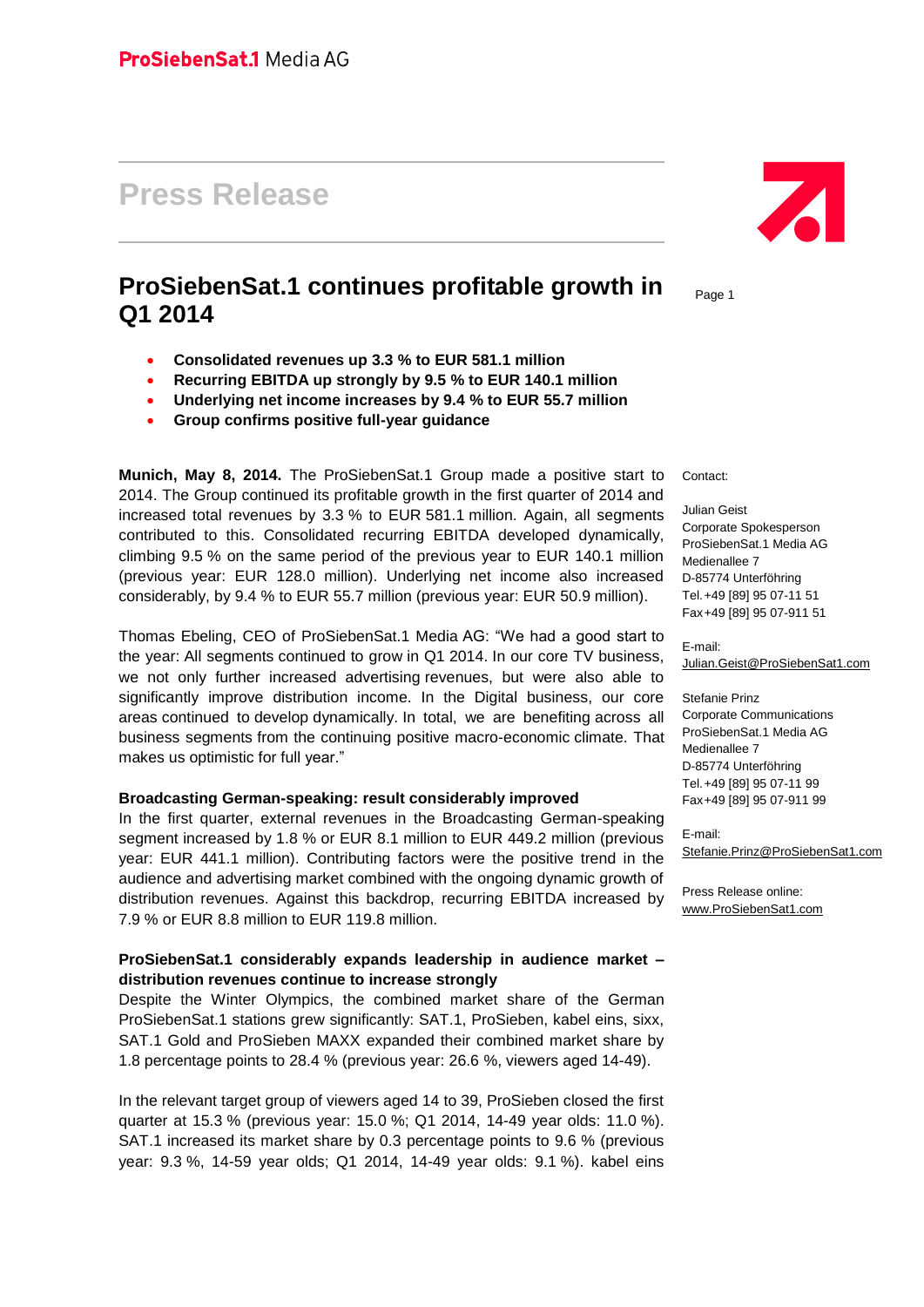

Page 2 of 8

increased its market share to 5.6 % in the relevant target group of viewers aged 14 to 49 (previous year: 5.5 %). Especially the young ProSiebenSat.1 stations again grew significantly. The women's channel sixx increased its market share by 0.9 percentage points to 2.6 % (previous year: 1.7 %, women aged 14 to 39; Q1 2014, 14-49 year olds: 1.4 %). SAT.1 Gold improved by 0.5 percentage points to 0.8 % (previous year: 0.3 %, women aged 40 to 64; Q1 2014, 14-49 year olds: 0.5 %). Six months after its launch, the men's channel ProSieben MAXX already achieved a market share of 0.8 % (men aged 30 to 59; Q1 2014, 14-49 year olds: 0.8 %).

Also on the German TV advertising market, the ProSiebenSat.1 Group was again the market leader with a gross market share of 44.4 % (previous year: 44.4 % gross). As advertising budgets were shifted into April due to the late Easter date, the ProSiebenSat.1 Group anticipates a considerably stronger second quarter of 2014 in TV advertising revenues. ProSiebenSat.1 also benefits from a sound industry environment: Between January and March 2014, television further consolidated its strong position as an advertising medium in comparison to the previous year. With an increase of 6.5 %, TV again posted the largest growth rates on a gross basis. At the same time, its share in the gross media mix rose by 1.5 percentage points to 45.3 %. Online media gained 0.1 percentage points to 11.3 % gross, while print media declined by 1.3 percentage points to 31.7 % gross.

In addition to its free TV stations, the ProSiebenSat.1 Group has also bundled its distribution activities in the Broadcasting German-speaking segment, thereby strengthening its independence from the traditional TV advertising business. In the first quarter of 2014, distribution revenues continued to develop very positively, increasing by 29.6 % to EUR 19.7 million (previous year: EUR 15.2 million). In particular, the number of HD free TV subscribers rose considerably, increasing by 1.3 million or 41 % to 4.6 million. At the same time, the ProSiebenSat.1 Group significantly strengthened mobile distribution of its services by means of new cooperations in the first quarter and established new partnerships with Deutsche Telekom, Magine and Zattoo. In addition, the Group also announced the launch of a comprehensive app today: 7TV will offer all ProSiebenSat.1 TV stations as a live stream and numerous TV shows on demand. The Group has therefore entered into a distribution partnership with an important mobile provider. 7TV will launch in June 2014.

#### **Digital & Adjacent segment improves result by nearly 20 %**

External revenues of the Digital & Adjacent segment rose by 9.6 % to EUR 105.9 million in the first quarter of 2014 (previous year: EUR 96.7 million). Growth was primarily driven by the positive development in the core areas of Digital Entertainment and Travel. Even though revenue momentum was temporarily somewhat lower in the first quarter of 2014 due to the deferral of revenues to subsequent quarters in combination with an unusually strong comparative quarter in the Adjacent and Digital Commerce units, the results of the segment remained strong. Recurring EBITDA increased by 19.4 % to EUR 23.8 million (previous year: EUR 20.0 million). From the second quarter of 2014, revenue growth in the Digital & Adjacent segment is expected to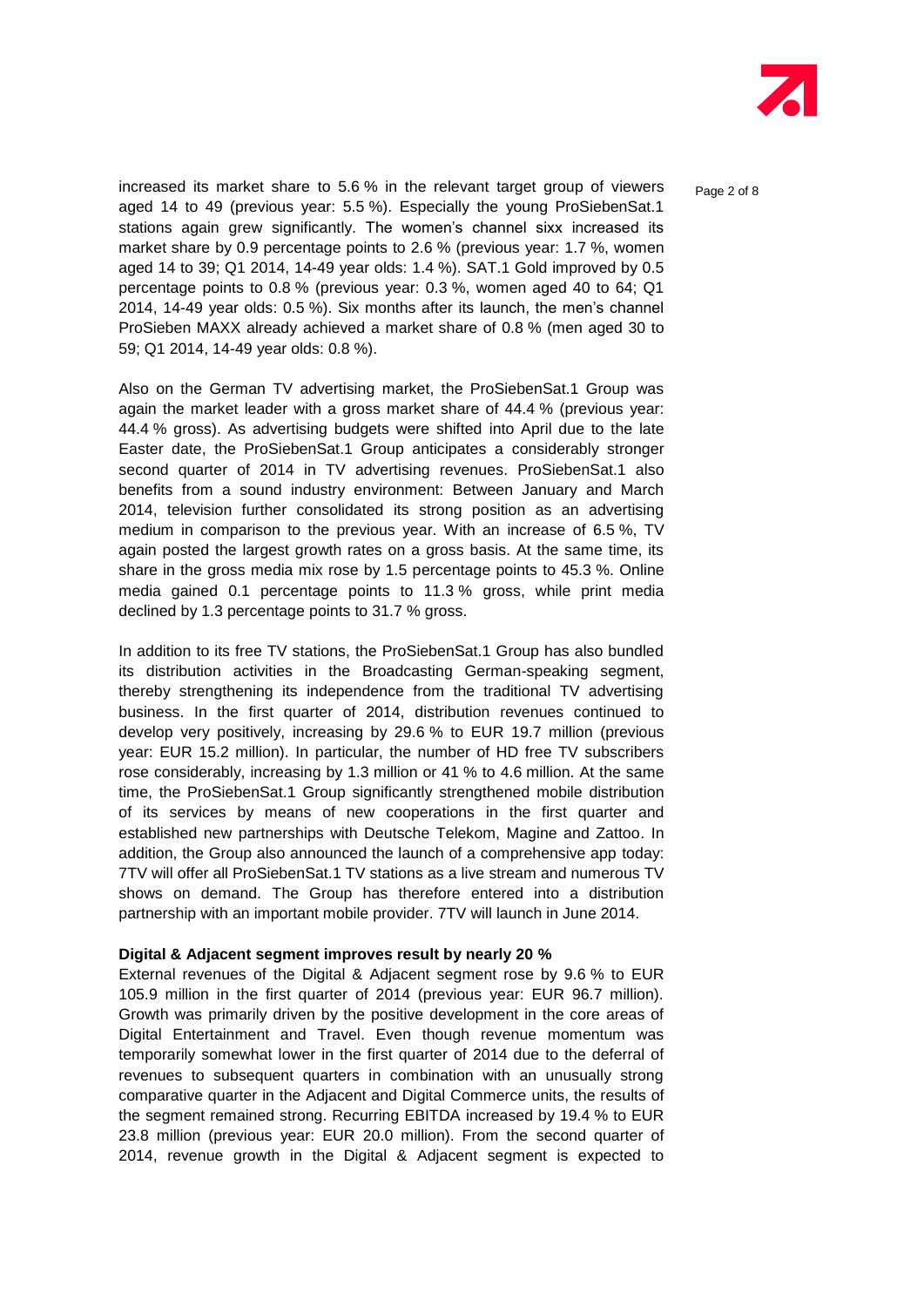

accelerate considerably again. For the year as a whole, the Group thus en <sub>Page 3 of 8</sub> continues to anticipate revenues to increase by a double-digit percentage.

**Digital Entertainment:** The Digital Entertainment offers of the ProSiebenSat.1 Group developed in a particularly strong way in the first quarter of 2014. With a market share as per Nielsen Media Research of 47.3 % (up 0.8 percentage points) and 810 million video views, the Group was again Germany's leading seller of video content in the Internet.

Also the multi-channel network (MCN) Studio71, which was founded in 2013 and which the ProSiebenSat.1 Group uses to produce, aggregate and sell web content, continued to grow dynamically. In comparison to the previous quarter, video views more than tripled to approximately 330 million. This makes Studio71 one of the leading MCNs in German-speaking territories within half a year after its launch. Thanks to a partnership with CDS, one of the largest US multi-channel networks, Studio71 will continue to grow. Via the Red Arrow Entertainment Group, ProSiebenSat.1 acquired a stake in CDS at the end of March. Since then, it has been able to access the US network's content. CDS achieves almost one billion video views a month. Together, the objective is to establish one of the world's leading MCNs.

Furthermore, with the purchase of the games publisher Aeria Games Europe in the first quarter of 2014, the ProSiebenSat.1 Group has further expanded its Games business and is now one of the Top 3 players on the European online games market. Aeria Games Europe has been consolidated since the start of the second quarter of 2014 and will push segment growth further in the following months. As a result of the Aeria Games purchase, the ProSiebenSat.1 games community has grown from 27 million to 77 million players. At the same time, the number of games licenses more than doubled from 19 to 39.

**Digital Commerce:** In the E-Commerce business, it was the Travel portfolio, which was built up in 2013, and which again made the biggest contribution to the segment's growth. The majority holdings billiger-mietwagen.de and mydays.de (fully consolidated since June and July 2013 respectively) as well as weg.de and ferien.de (the travel portals initially consolidated in the Group financial statements in January 2014) provided relevant revenue contributions.

In addition to traditional acquisitions, the ProSiebenSat.1 Group is also extending its Ventures unit with its media-for-equity and media-for-revenueshare model (M4R/M4E). After establishing it successfully in Germany, the Group is now pushing internationalization of its M4E/M4R portfolio. Since the beginning of the year, it has already concluded two US partnerships with Shopkick and Talenthouse. In Germany, the Group successfully concluded its second media-for-equity exit with Lieferando after Tirendo.

**Adjacent:** In the Music business, revenues in the first quarter fell short of the previous year. The first quarter of 2013 was unusually successful, so that the strong previous-year level was not achieved in the first quarter of 2014.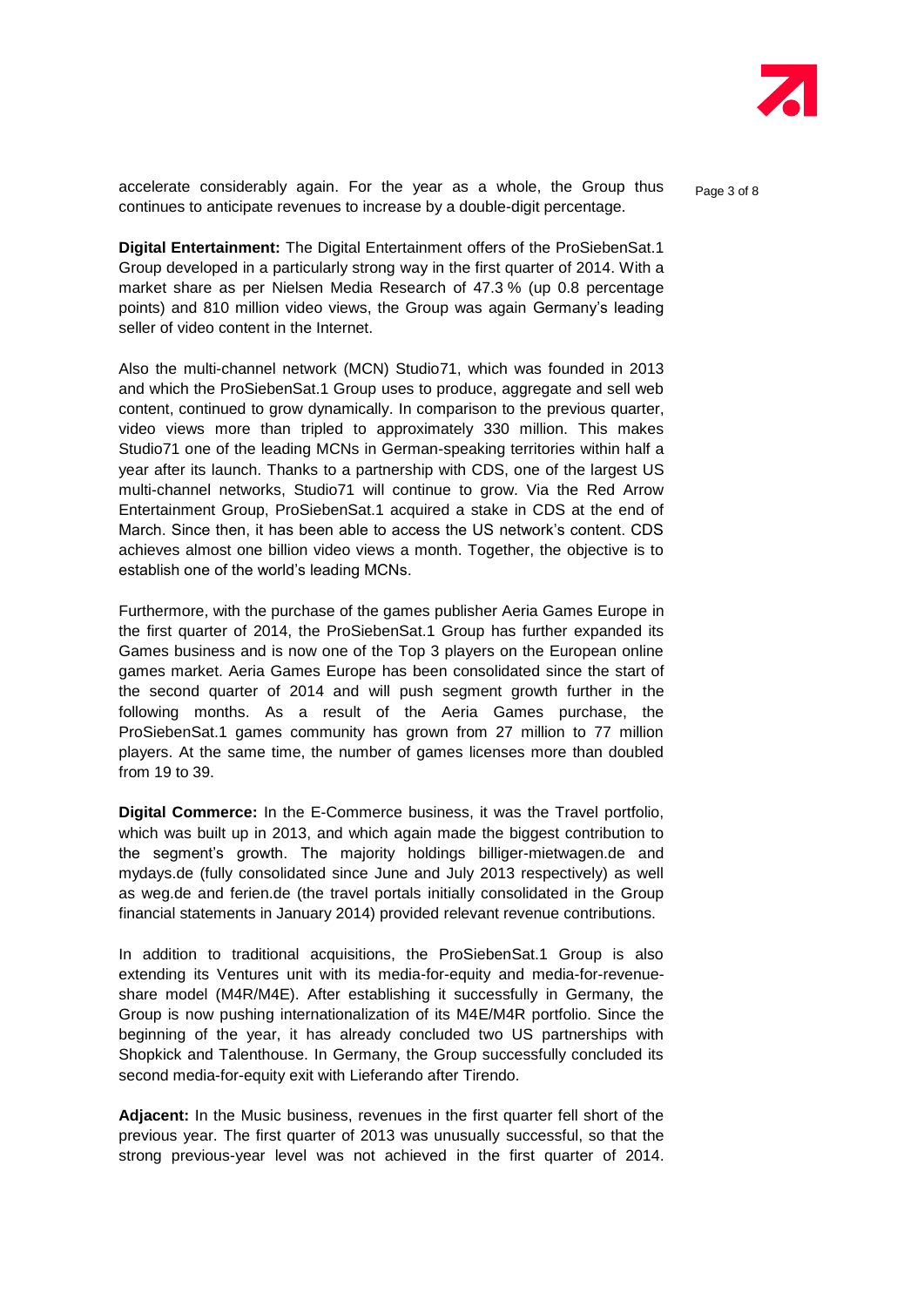

However, the Group anticipates that the Music business will again move ahead  $P_{\text{a}ae 4 of 8}$ in the second half of the year with releases by artists such as Peter Maffay, Gary Barlow and Annett Louisan.

#### **Red Arrow strengthens US presence: acquisition of Half Yard and CDS**

The Content Production & Global Sales segment increased external revenues in the first quarter of 2014 by 3.6 % or EUR 0.9 million to EUR 26.0 million. Due to higher costs than in the first quarter of the previous year, recurring EBITDA amounted to minus EUR 2.5 million (previous year: minus EUR 1.2 million). Moreover, the decline in earnings was due to the deferral of commissioned productions to subsequent quarters, which will be offset over the year as a whole.

In the first quarter of 2014, the program production and sales subsidiary Red Arrow Entertainment expanded its US portfolio in particular with new acquisitions. In February, Red Arrow acquired a majority interest in Half Yard Productions LLC. Half Yard is one of the leading US production firms in the reality, factual entertainment and documentary segment. Furthermore, Red Arrow acquired a minority stake of 20.0 % in CDS, the American multi-channel network, in March. This is strategically relevant for both Red Arrow and the ProSiebenSat.1 Digital unit. Red Arrow will market content from the CDS network internationally, produce online formats and develop new internet and TV talent.

In addition, positive consolidation effects from the acquisition of Half Yard will drive revenue and profit growth at Red Arrow for the whole year, as will attractive production orders: With "100 Code", Red Arrow is creating the first inhouse production for Sky Deutschland. For Amazon, the company is producing the crime series "Bosch." In March, Amazon ordered ten episodes from the USbased Red Arrow subsidiary Fabrik Entertainment.

#### **Group invests in sustainable growth across all segments**

The Group is investing in sustainable growth across all segments, and is strengthening its market position via strategic acquisitions. The objective is to diversify revenue models and to expand into rapidly growing markets that are independent of the traditional TV advertising business. In this context, total costs rose due to growth by 3.3 % or EUR 15.2 million to EUR 476.8 million.

Operating costs, adjusted for non-recurring expenses, depreciation and amortization, rose by 1.9 % to EUR 446.5 million (previous year: EUR 438.3 million). Recurring EBITDA thus increased strongly by 9.5 % or EUR 12.1 million to EUR 140.1 million. With an operating margin of 24.1 % (previous year: 22.7 %) in the first quarter, the ProSiebenSat.1 Group is one of the most profitable independent media companies in Europe.

While the operating result posted a high growth rate, the financial result declined in the first quarter of 2014. It amounted to minus EUR 38.3 million after minus EUR 33.0 million in the previous year (-16.1 %). This was primarily due to the value adjustments on financial assets recorded in the other financial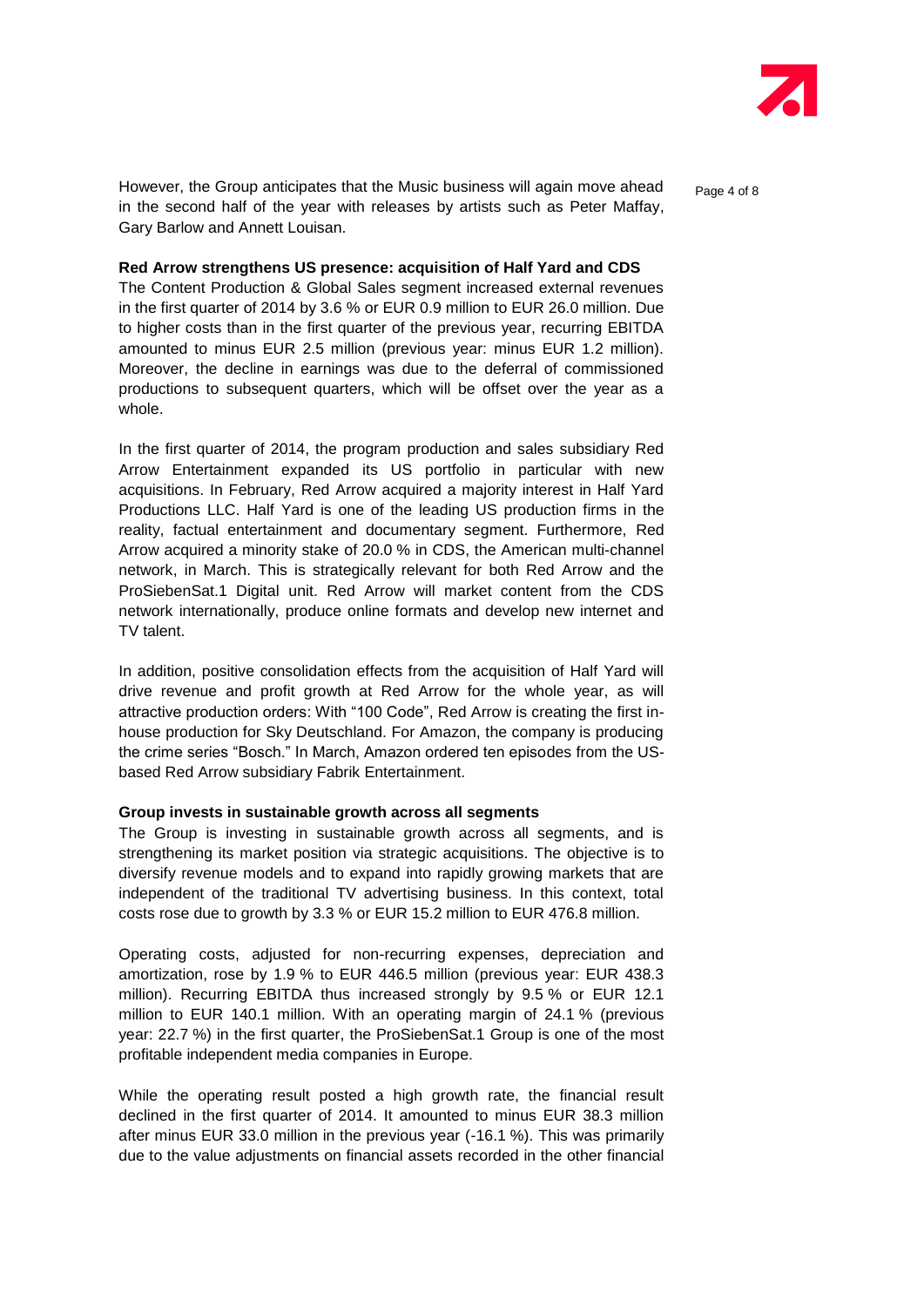

Page 5 of 8

result. By contrast, the interest result had a positive impact on the financial result also in the first quarter of 2014 and amounted to minus EUR 30.8 million (previous year: EUR -33.4 million). In this context, consolidated profit from continuing operations for the period was at the same level as in the previous year at EUR 50.1 million (previous year: EUR 50.2 million). Underlying net income increased by 9.4 % to EUR 55.7 million in the first quarter of 2014 after EUR 50.9 million in the previous year.

#### **Improvement of financing costs as a result of attractive refinancing**

In mid-April, the ProSiebenSat.1 Group concluded the placement of seven-year notes in an amount of EUR 600 million. At the same time, the Company entered into new facilities comprising an unsecured term loan of EUR 1.4 billion and an also unsecured revolving credit facility (RCF) with an amount of EUR 600 million. Both have a tenor of five years. The proceeds from the issuance of the notes and inflows from the new term loan were used for the prepayment and refinancing of existing financial liabilities. In addition, the syndicated facilities agreement is being used for general operating purposes.

Axel Salzmann, CFO of the ProSiebenSat.1 Group: "As a result of the bond placement and the new syndicated facilities agreement, we further optimized our financing. We broadened our financing basis at very attractive terms and at the same time extended and diversified our maturity profile. As such, we will improve our financing costs and our cash flow before taxes over the next four years by approximately EUR 50 million in total."

As of March 31, 2014, net financial debt from continuing operations – defined as total loans and borrowings minus cash and cash equivalents and current financial assets – amounted to EUR 1.592 billion. This equates to an increase of 10.1 % or EUR 146.1 million compared to December 31, 2013. The increase is the result of negative free cash flow in the first quarter of 2014 due to acquisitions and seasonal factors. Generally, the ProSiebenSat.1 Group generates the major part of its free cash flow in the fourth quarter. However, as of March 31, the figure improved year on year by 12.9 % or EUR 236.7 million. The Group's leverage factor, defined as the ratio of net financial debt to recurring EBITDA of the last twelve months, was 2.0x, within the defined target range of 1.5x to 2.5x (December 31, 2013: 1.8x; March 31, 2013: 2.1x).

#### **Positive full-year outlook for 2014 confirmed**

After the positive start to the year, the ProSiebenSat.1 Group also started successfully to the current quarter. For the second quarter, the Group expects in particular considerably higher revenue growth momentum. For fiscal 2014 as a whole, the Group confirms its growth target and continues to expect an increase in Group revenues by a mid to high single-digit percentage. It is also expected that, on a full-year basis, both recurring EBITDA and underlying net income will exceed the level of the previous year. In addition, the Group confirms its long-term growth targets and by 2018 anticipates additional revenues of EUR 1 billion compared to 2012.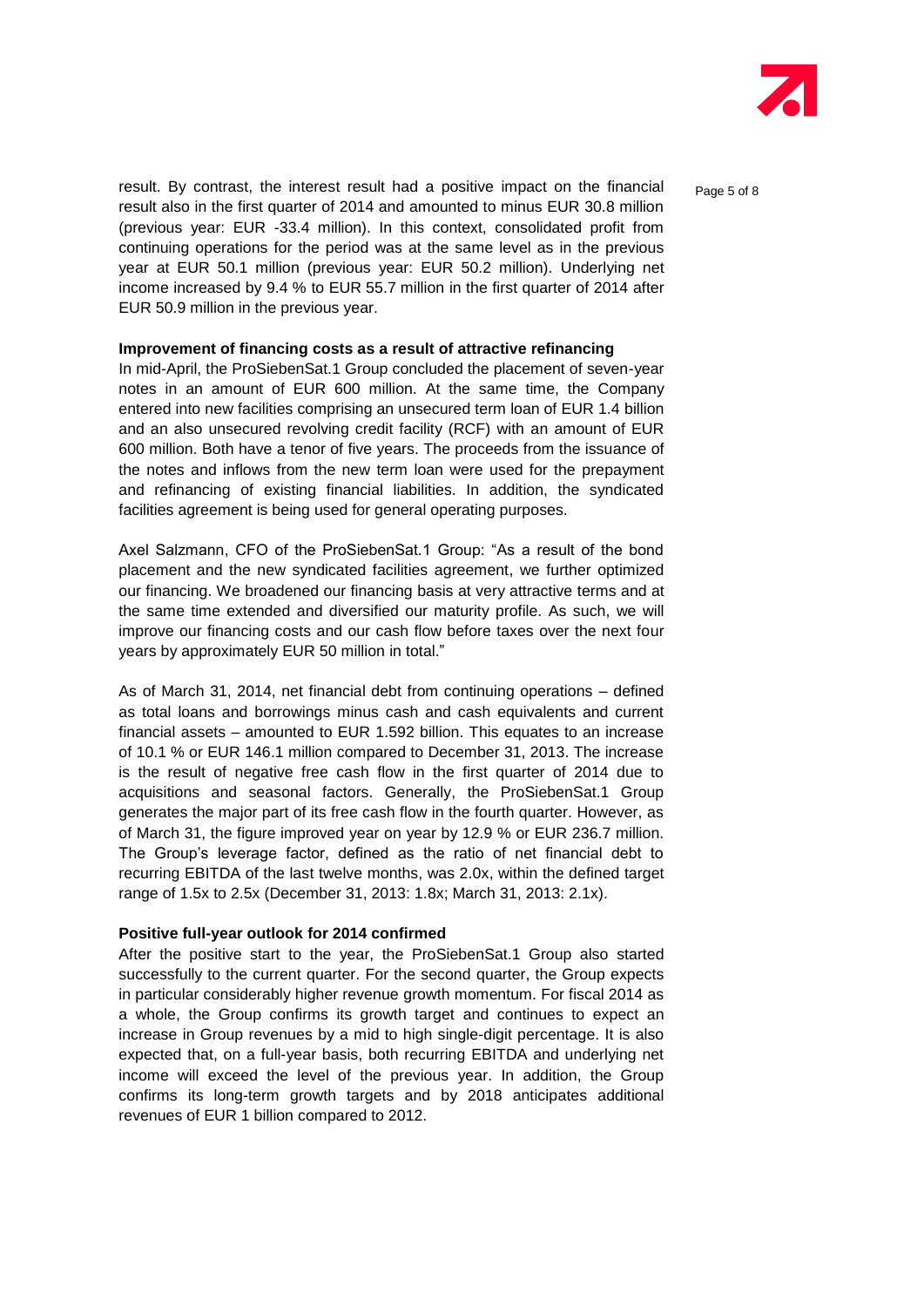

Page 6 of 8

Unless otherwise stated, all statements and figures relate to continuing operations. At the end of 2012, ProSiebenSat.1 announced its intention to sell its Eastern European portfolio. The sale of the Hungarian activities was completed on February 25, 2014, and the companies deconsolidated as of this date. Until their deconsolidation, the Hungarian companies were recognized as discontinued operations as defined by IFRS 5. The companies in Romania were posted as discontinued operations for the whole of the first quarter. The sale of the Romanian TV holdings was partly formally and legally closed on April 1, 2014, and thus at the start of the second quarter of 2014. The result from discontinued operations for the first quarter of 2014 thus includes both the net profit generated by the companies sold or held for sale and the deconsolidation result of the Hungarian subsidiaries and is presented after taxes. The previous-year figures of the income statement and the cash flow statement are presented at company and segment level on a comparable basis. The comparative balance sheet figures of the previous year were not adjusted.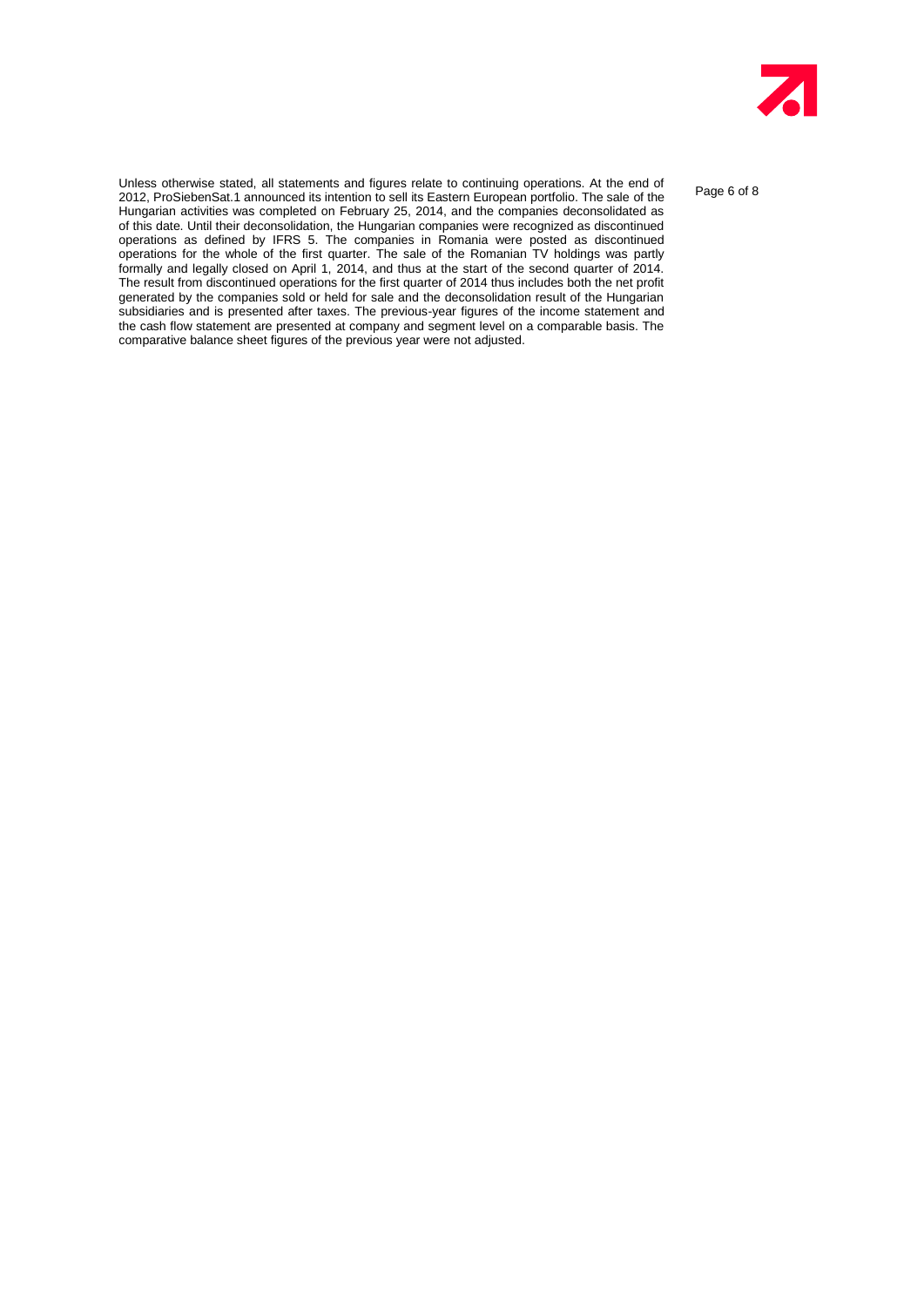

## **ProSiebenSat.1 Group key figures on the basis of continuing operations** Page 7 of 8

| In EUR m                                                                   | Q1 2014  | Q1 2013 | Change in %   |
|----------------------------------------------------------------------------|----------|---------|---------------|
|                                                                            |          |         |               |
| Revenues                                                                   | 581.1    | 562.8   | $+3.3%$       |
| <b>Total costs</b>                                                         | 476.8    | 461.5   | $-3.3%$       |
| Operating costs <sup>(1)</sup>                                             | 446.5    | 438.3   | $-1.9%$       |
| Recurring EBITDA <sup>(2)</sup>                                            | 140.1    | 128.0   | $+9.5%$       |
| Recurring EBITDA margin<br>(in percent)                                    | 24.1     | 22.7    | $+1.4$ %-pts. |
| <b>EBITDA</b>                                                              | 135.9    | 123.1   | $+10.4%$      |
| Non-recurring effects                                                      | $-4.3$   | $-4.9$  | $+13.2%$      |
| <b>EBIT</b>                                                                | 109.9    | 104.8   | $+4.9%$       |
| <b>Financial result</b>                                                    | $-38.3$  | $-33.0$ | $-16.1%$      |
| Net result (consolidated net<br>profit after non-controlling<br>interests) | 49.0     | 50.0    | $-2.1%$       |
| Underlying net income <sup>(3)</sup>                                       | 55.7     | 50.9    | $+9.4%$       |
| Basic earnings per share<br>(underlying)                                   | 0.26     | 0.24    | 9.1%          |
| Free cash flow                                                             | $-146.3$ | $-22.4$ | >100.0%       |
| Cash flow from operating<br>activities                                     | 229.0    | 276.7   | $-17.2%$      |

| In EUR m                  | Mar. 31, 2014   | Dec. 31, 2013   | Mar. 31, 2013   |
|---------------------------|-----------------|-----------------|-----------------|
|                           |                 |                 |                 |
| Equity                    | 633.2           | 584.1           | 1,594.1         |
| Equity ratio (in percent) | 17.9            | 16.4            | 28.8            |
| Cash and cash equivalents | 250.5           | 395.7           | 655.4           |
| Net financial debt        | $1,592.3^{(5)}$ | $1,446.3^{(5)}$ | $1,829.0^{(7)}$ |
| Leverage <sup>(4)</sup>   | $2.0^{(6)}$     | $1.8^{(6)}$     | $2.1^{(7)}$     |